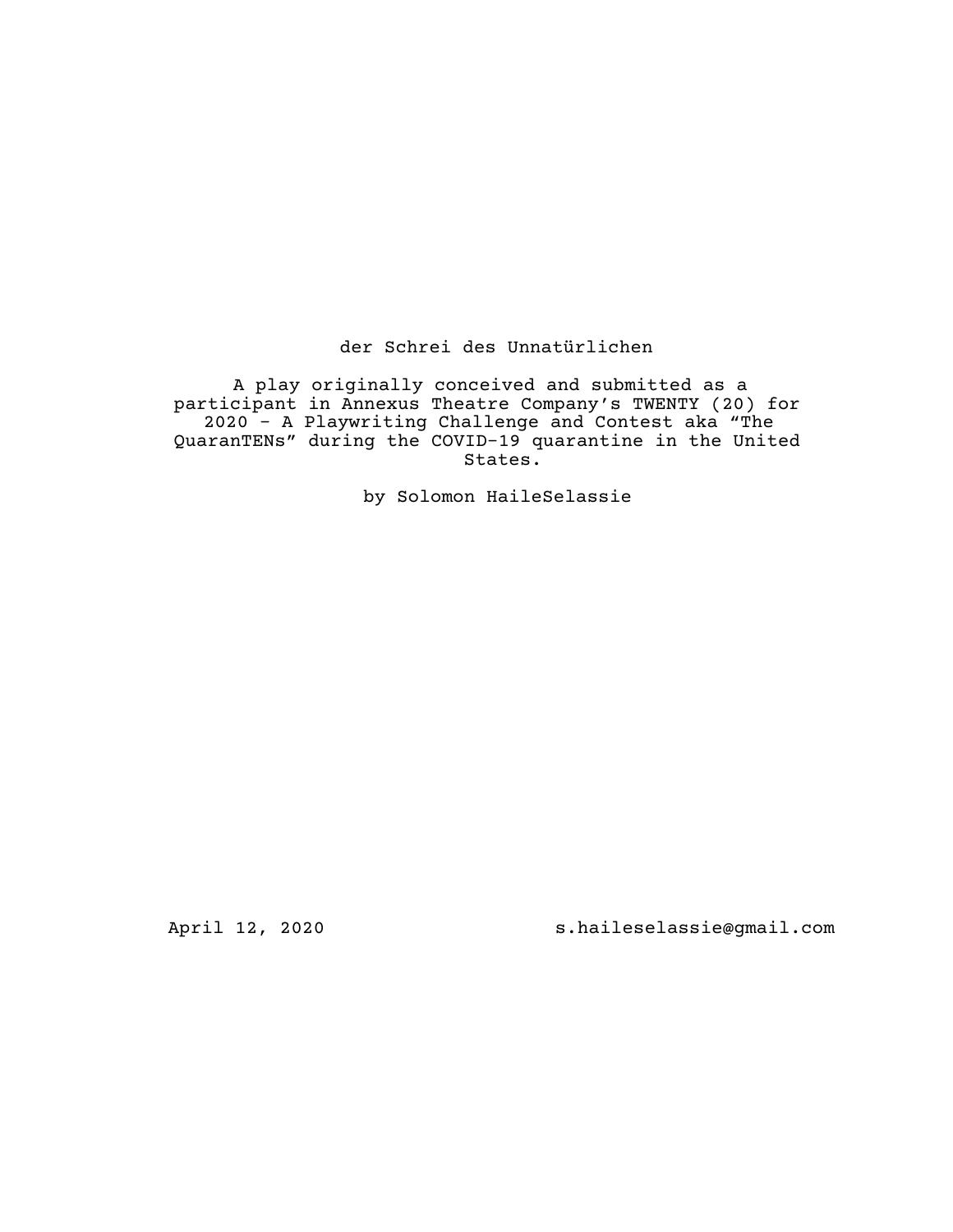Cast of Characters

| MAN:               | 20's to 30's. Attractive.<br>Fit. |
|--------------------|-----------------------------------|
| VOICE 1:           | off-stage or pre-recorded         |
| VOICE 2:           | off-stage or pre-recorded         |
| VOICE 3:           | off-stage or pre-recorded         |
| VOICE 4:           | off-stage or pre-recorded         |
| Additional voices: | off-stage or pre-recorded         |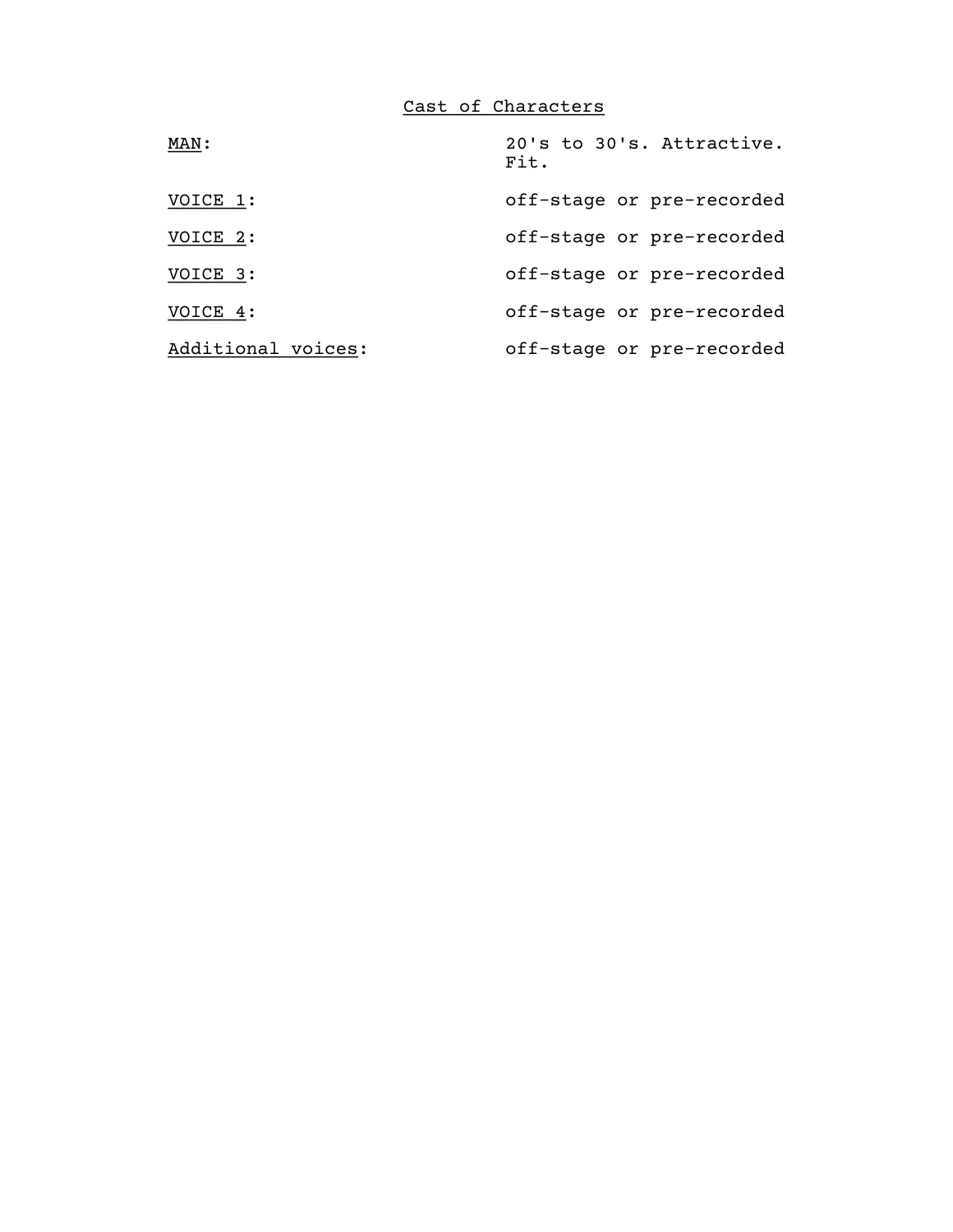## DER SCHREI DES UNNATÜRLICHEN

#### Scene 1

#### LIGHTS FADE UP

A man sits in a dimly lit living room, possibly just a light from over the stove, or maybe there's a gentle slip of light from an offstage room like the bathroom... whatever it is, it's not purposeful illumination... it's coincidence. The brightest light on the stage is in fact a phone the man holds in his hand.

What the man is wearing is unimportant. Not that the playwright, director, or designer doesn't care... but the Man certainly does not. He has passed the point of dressing with importance. He isn't gross... just unimportant. His hair is unmannered. Again, not gross... just unmannered.

He is sitting looking at his phone intently, totally inside the device, the blue light causing obscene shadow obscuring the accurate proportion of his face.

It is silent. Very silent.

The man sits and scrolls thru is phone. From time to time the sound of a facebook like, a news notification, ...unimportant noise. This goes on for as long as it goes on.

After a while, the man puts down the phone, and searches for a remote. He finds it wherever he finds it and he turns on the TV, the light filling the general area of the man. Whether we see what's on the screen is up to you.

The man clicks thru a few options, an almost unending click, click, click, click as if he's scrolling thru options on netflix that will never satisfy... until he slows and stops clicking. Transfixed, clicking ceased, remote in hand, just looking at the screen. This goes on for as long as it goes on.

The man searches, without getting up, the room. There's nothing for him here. Slowly, pulled by some invisible force, he get up and wanders from where he was sitting. Where's he going?... does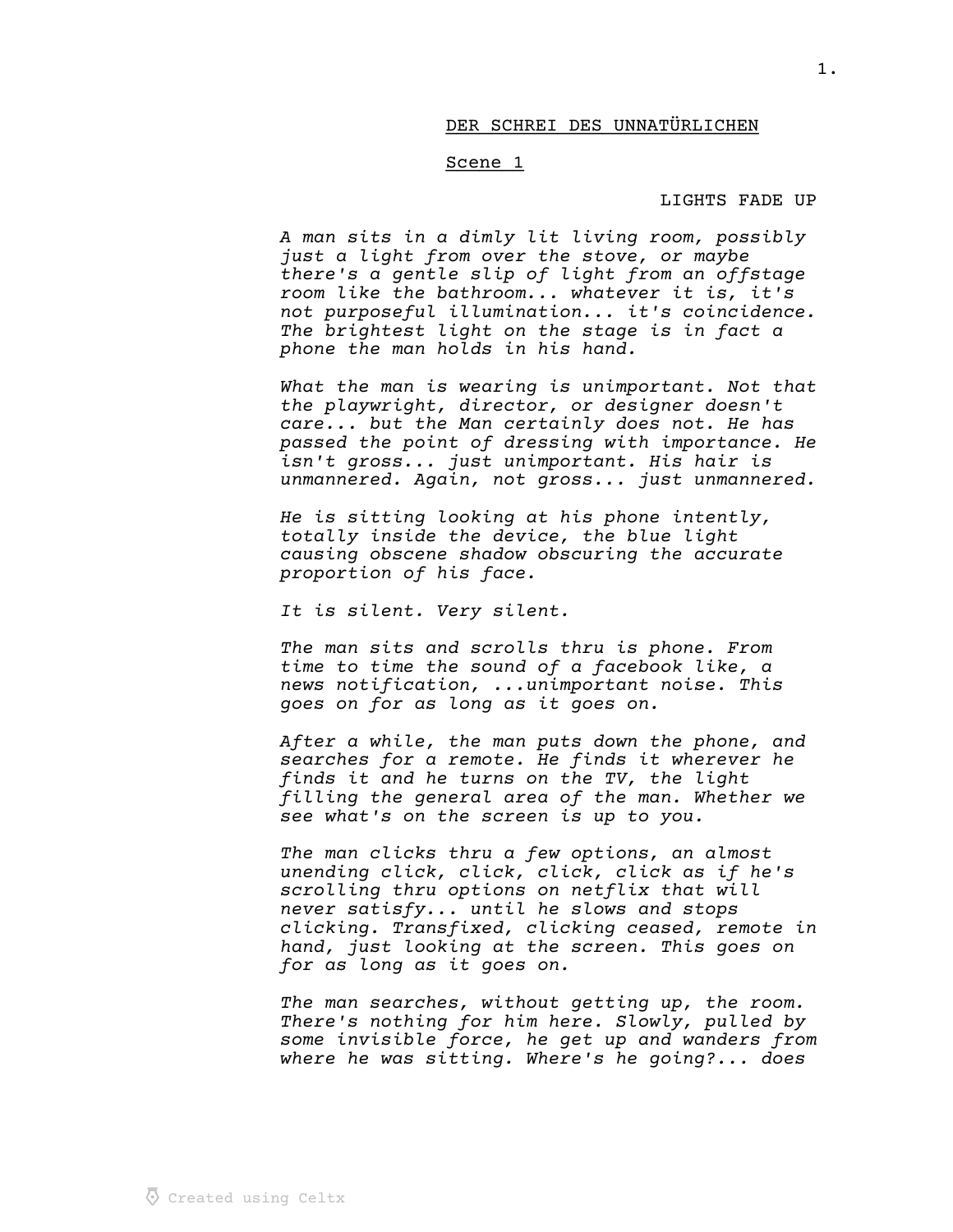he know? He inspects the art on his wall. Picks something up from the floor and pockets it. Eventually he makes as far off stage as he can get and communes with his front door. The door to the apartment hallway. And opens it.

He stands in the doorway. Poking his head into the hallway, looking left and right... peering, scoping. Silence. He looks at his watch as if, by this point in the day, he'd expect some movement in the hallway. A passer by of any kind. But there is not. This goes on for as long as it goes on.

After a while, the man slowly ... gently... like a child sneaking back in after a late night breaking curfew, closes the door not making a sound. He stands there... off as far on the stage as the door is, and takes in his living space. The light from the TV almost static, bright, and focused. This goes on for as long as it goes on.

With no urgency, the man goes to wherever he keeps some trash bags (under the kitchen sink maybe? the the closet by the front door?) and casually starts cleaning up the apartment. Picking up the haphazardly and randomly discarded beer cans, bowls crusted over with dried leftover yogurt, wadded up paper towels, and to-go food containers -- whatever it is, there's a few days worth of meals-for-one (small pizza boxes, small Chinese food containers, etc) in the general area of where he was first sitting -- as if he'd been nesting there for a few days. He places the items in the bag. Just cleaning up. After a while, satisfied he'd done enough. The man takes the half-full sack, ties it up, and leaves the apartment... leaving the front door wide open, the shaft of light perfectly rectangular on the floor. There is a silence.

After a while, the man returns, gently closes the door and stands there... off as far on the stage as the door is, and takes in his living space.

On the other side of the stage is another door. A sliding door to a patio or balcony that faces the inside court yard, surrounded by other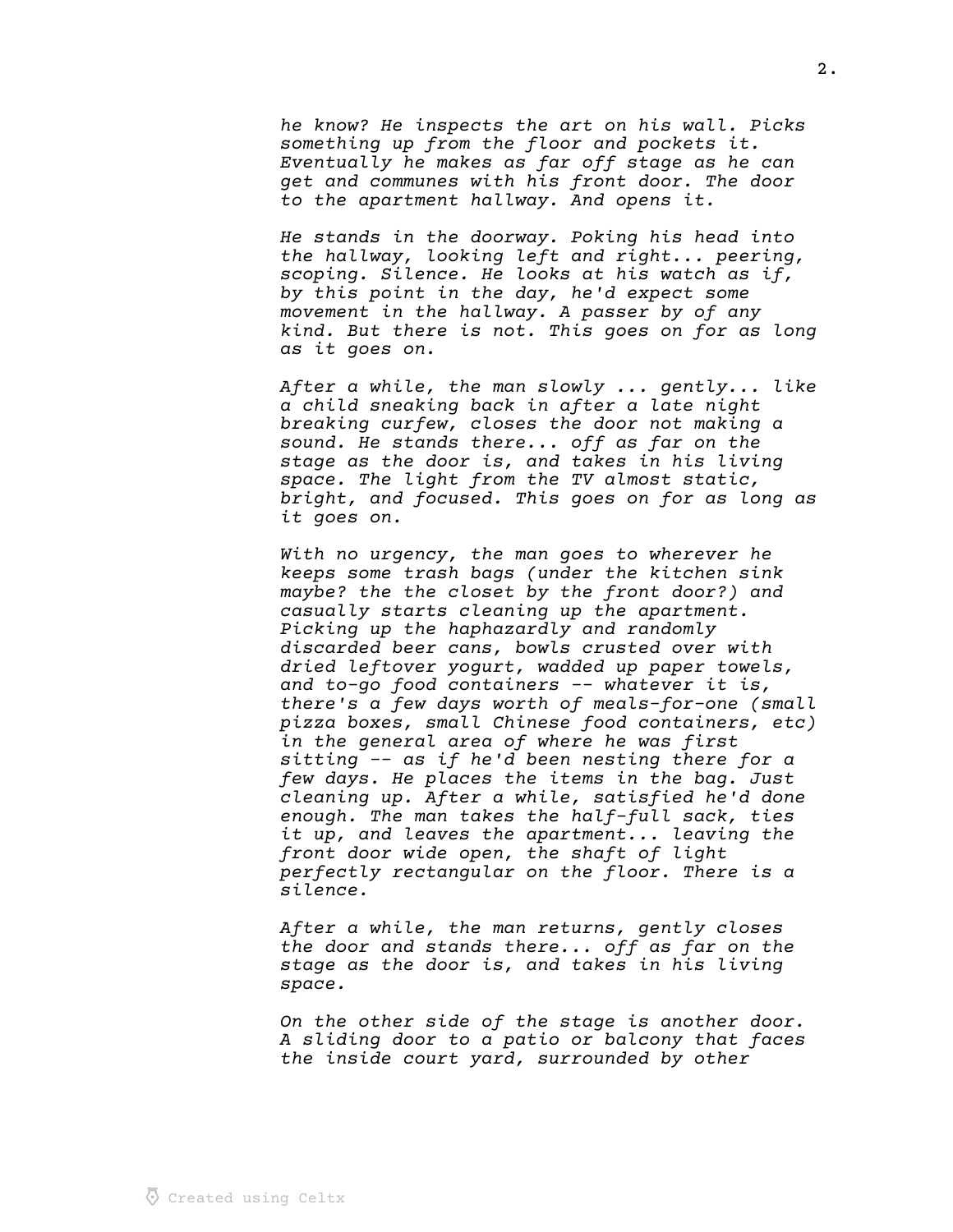patios and balconies. The man goes to it, crossing thru the light from the TV, passing his phone, and open the door going out on to the terrace and stands there. It is silent. This goes on for as long as it goes on.

The man takes a deep breath, smelling the almostoutside. An almost staleness, but enough freshness to be barely appetizing. He considers the air. The taste of it. He listens to the silence.

He takes in another deep breath. This time holding it deep in his belly. He holds it until his lungs have sucked out all the oxygen and begin to burn from the excreted carbon dioxide. Finally... audibly... he releases it. He considers the carbon. The taste of it. And listens to the silence.

He takes in another deep breath. This one deeper than the last and when he filled to capacity.

MAN

### \*\*scream\*\*

He lets out an excruciatingly loud scream. A mighty roar of a scream. A YOP that travels and echoes around the courtyard for a moment. It is a devastatingly breath of fresh air into the silence.

Again, he takes in another breath.

### MAN

### \*\*scream\*\*

Another YOP bleeding into the otherwise inarticulate tranquility.

# MAN

### \*\*scream\*\*

The man stands and considers his scream. The taste of it. The iron suddenly in his saliva. The rush of it.

From off stage we hear a sliding door open.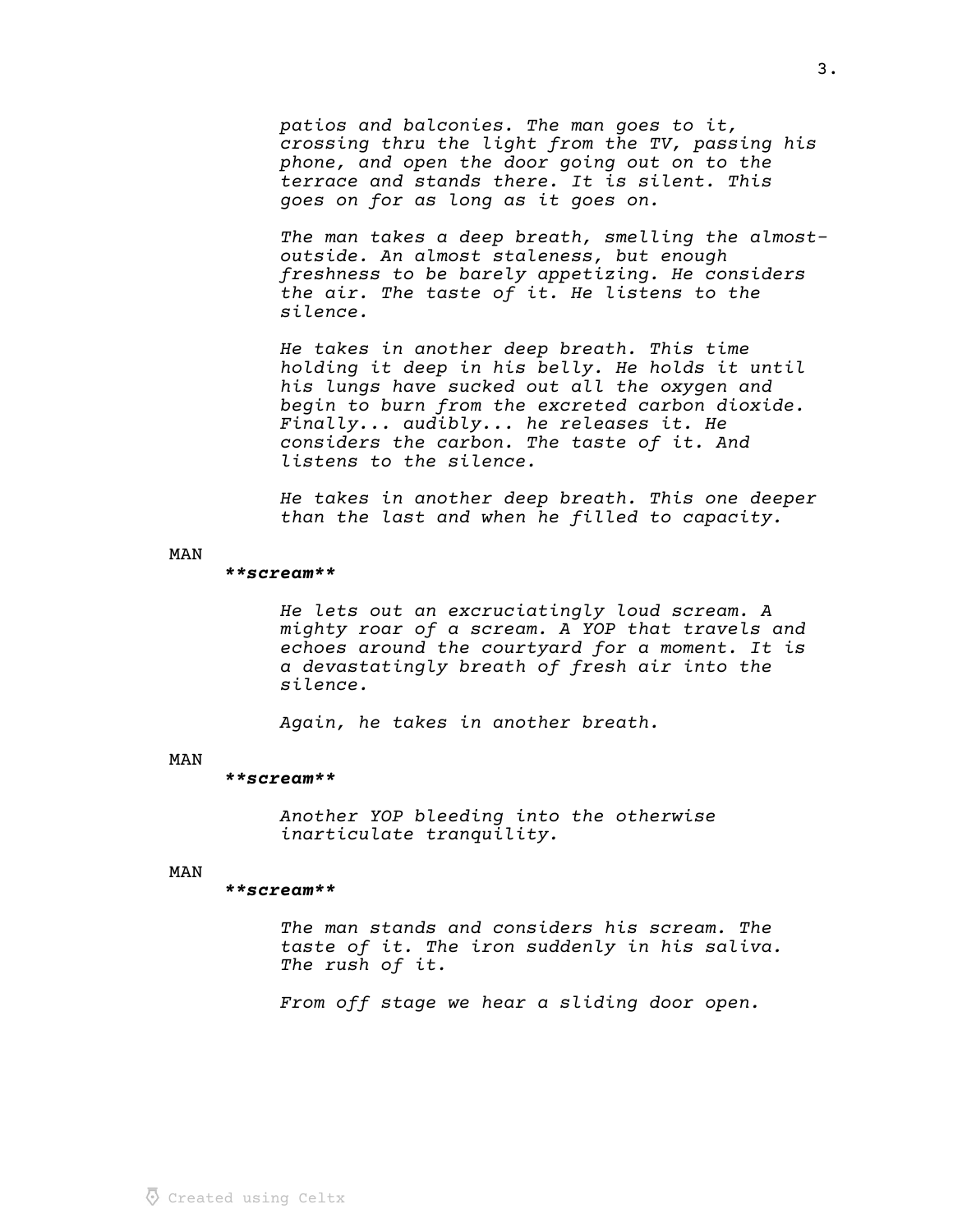```
VOICE 1
                (from off)
     ... I don't know, it sounds like someone is 
     screaming.
MAN
      **scream**
VOICE 1
                (from off)
     What the fuck, man?
VOICE 2
                (from further off)
     What's going on?
VOICE 1
                (from off)
     There's just a guy on the other side of the building, 
     screaming.
VOICE 2
                (from further off)
     What?
VOICE 1
                (from off)
     I know.
MAN
      **scream**
          A few other doors open
VOICE 3
                (from off)
     Is someone screaming?
VOICE 1
                (from off)
     Yeah. Over there.
VOICE 2
                (from further off)
     He's just screaming?
VOICE 1
                (from off)
     Yeah, I think so. Come out here.
```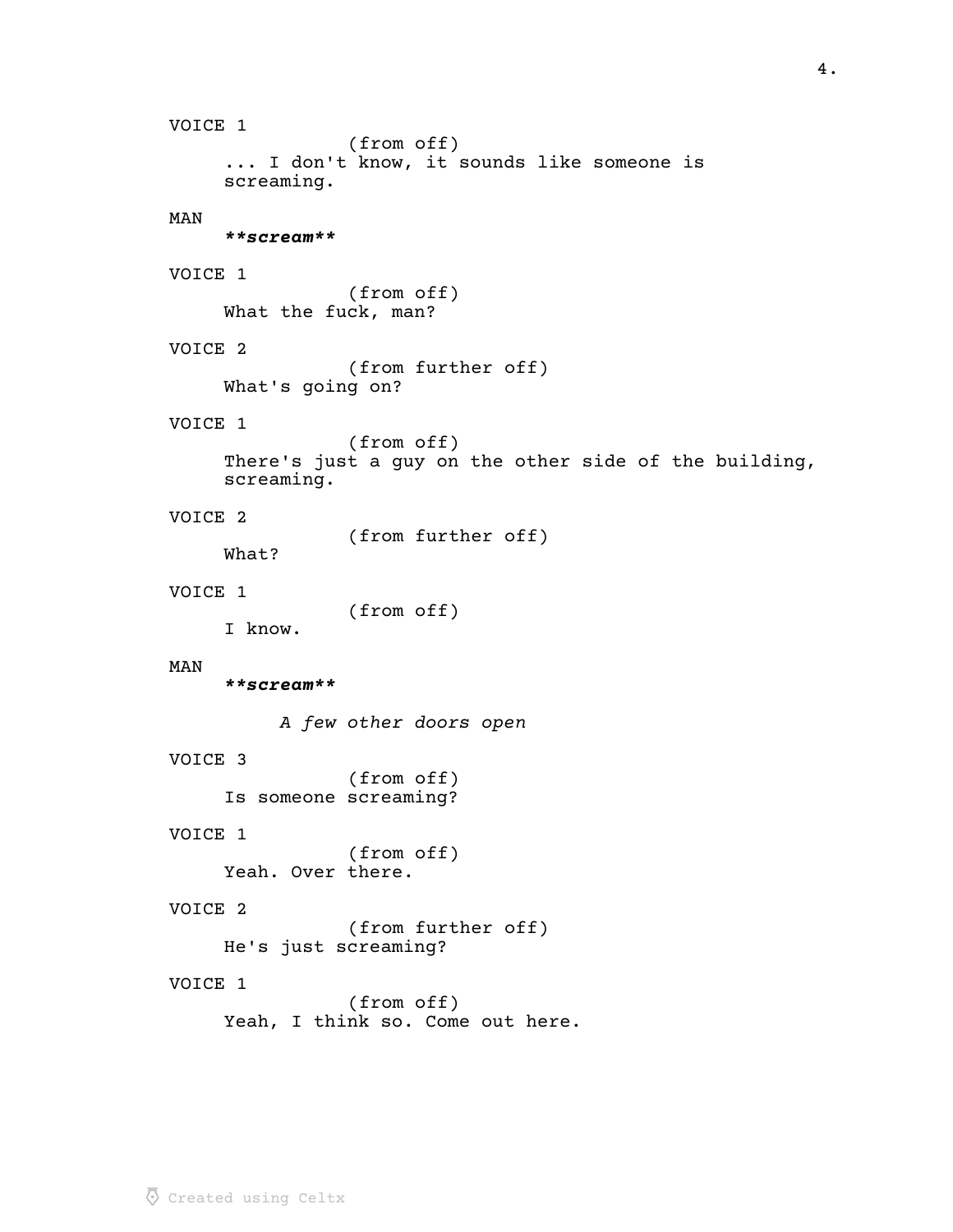```
VOICE 3
                (from off)
     Why?
MAN
      **scream**
VOICE 1
                (from off -> shouting across the yard at 
                the man)
     Jesus christ!
VOICE 4
                (from off -> from a different direction)
     What's going on?
VOICE 3
                (from off)
     That guy is just screaming from his balcony.
VOICE 4
                (from off)
     Why?
VOICE 3
                (from off)
     I don't know.
MAN
      **scream**
VOICE 2
                (from off)
     Is he okay?
VOICE 1
                (from off)
     I don't know. Why do you assume I would know? I'm 
     standing here with you.
                (shouting across the courtyard)
     Dude... are you okay?
VOICE 3
                (from off -> shouting across the courtyard)
     Sir?
          There is an uneasy but pregnant silence
MAN
      **long scream**
```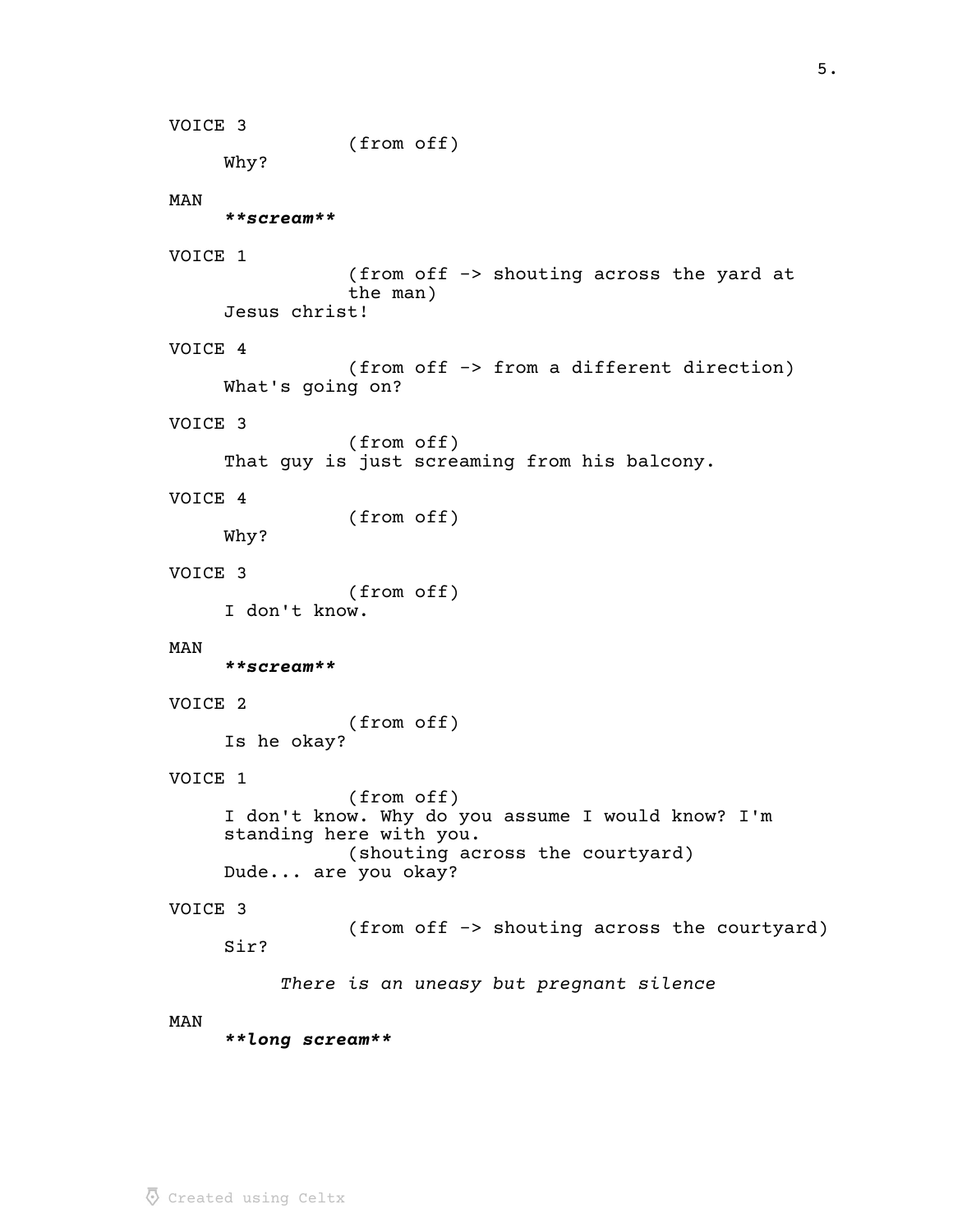```
\overline{\odot} Created using Celtx
```

```
(from off)
     Fuck me!
      **scream**
MAN
      **long scream**
VOICE 1
                (from off)
      **scream**
VOICE 3
      **scream**
VOICE 4
     What? Why?
VOICE 3
     I don't know...
      **scream**
MAN
      **long scream**
VOICE 1,2,3
      **long screams**
          We hear more sliding door, and general "what's 
          going on"s
MAN & VOICES 1, 2, 3, 4
      **long screams**
                 (not in unison, but almost choral)
          Again, over and over (note to actors, director
          and stage manager: protect the actor's
```
ALL

VOICE 1

# \*\*long screams\*\*

The screams becoming more primal, unrestrained, fully supported by the breath. An ensemble of screams, waxing and waning in a variety of tones, timbres, durations until there is a critical mass and a maximum crescendo in one

instrument(s), but) this goes on for as long as

it goes on... more additional voices join.